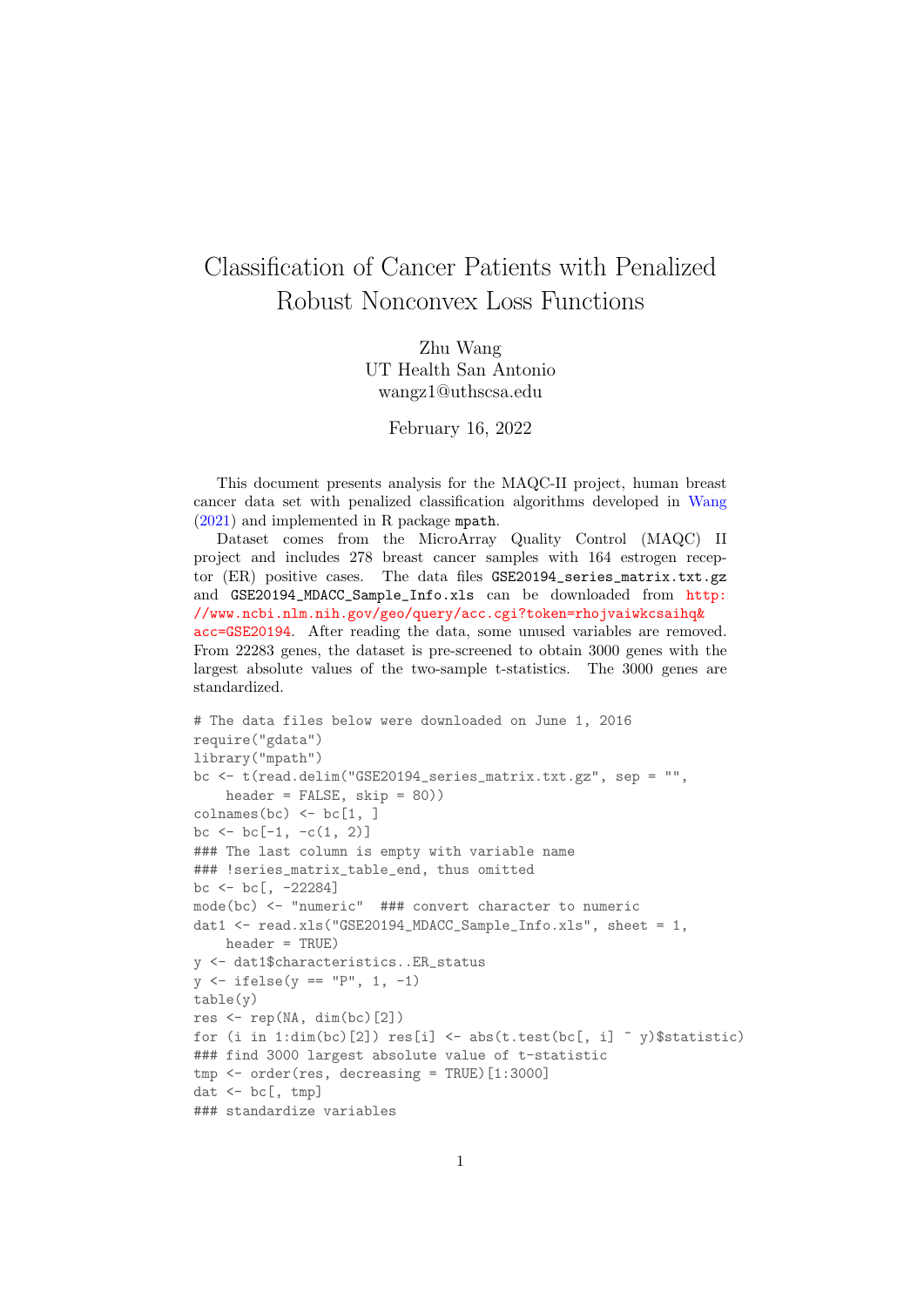dat <- scale(dat)

Set up configuration parameters.

```
### number of replicates
nrun <- 100
### penalty type
penalty <- c("enet", "snet", "mnet")
### Smallest value for lambda, as a fraction of lambda.max, the
### smallest value for which all coefficients are zero except
### the intercept
ratio <- 0.25
type.path <- "nonactive"
nlam <- ifelse(type.path != "onestep", 30, 100)
### The training data is contaminated by randomly switching
### response variable labels at varying pre-specified
### proportions
per <- c(0, 0.05, 0.1, 0.15)
### what quantity is minimized for tuning parameter selection
tuning <- "error"
n.cores <- 5
### robust nonconvex loss function, rfamily type and logistic
type <- c("closs", "gloss", "qloss", "binomial")
### and corresponding labels
type1 <- c("Closs", "Gloss", "Qloss", "Logistic")
### and corresponding tuning parameter
s <- c(0.9, 1.01, 0.5)
mstop \leftarrow 50plot.it <- TRUE
```
The training data contains randomly selected 50 samples with positive estrogen receptor status and 50 samples with negative estrogen receptor status, and the rest were designated as the test data. The training data is contaminated by randomly switching response variable labels at varying pre-specified proportions  $per=0$ , 0.05, 0.1, 0.15. This process is repeated  $nrun=100$  times. Robust non-convex loss functions include C-loss, G-loss and Q-loss, each with penalty LASSO, SCAD and MCP. The initial values are derived using the boosting package bst with mstop=50 and nu provided below depending on loss function type. For SCAD and MCP penalty, a penalty tuning parameter gam is provided below. To select optimal penalization tuning parameters, we run five-fold crossvalidation averaging classification errors. The classification errors and number of selected variables are tabularized and plotted with plot.it=TRUE. Finally, this script also contains results with penalized logistic regression using glmreg.

```
summary7 \leq function(x) c(summary(x), sd = sd(x))
ptm <- proc.time()
for (k in (1:4)) {
    ### k controls family argument rfamily type (see above)
```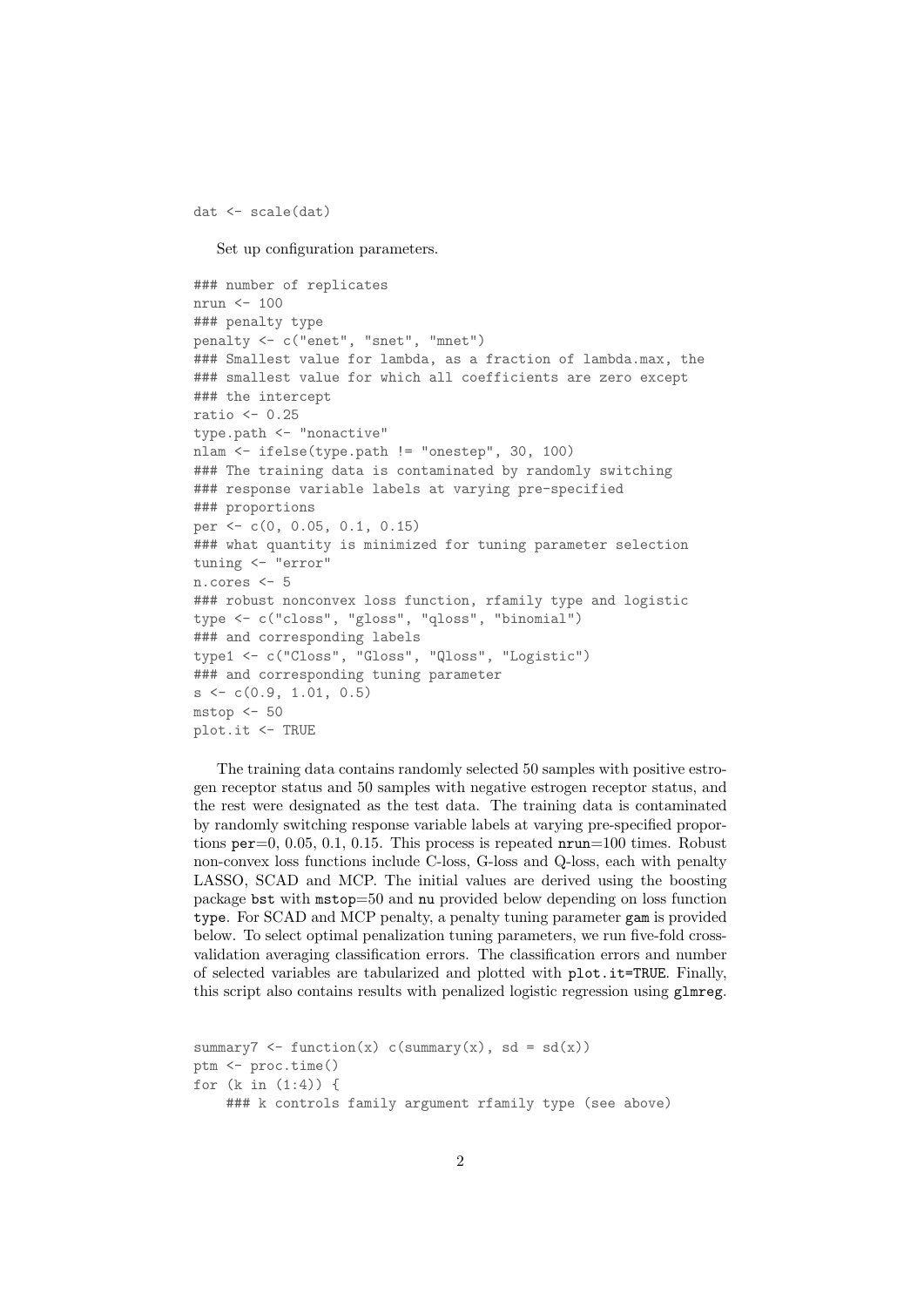```
if (type[k] == "gloss")nu <- 0.1 else nu <- 0.01
for (j in (1:3)) {
   ### j controls argument penalty type (see above)
    gam \le ifelse(penalty[j] == "snet", 3.7, 12)
    err.m1 <- nvar.m1 <- errbest.m1 <- lambest.m1 <- matrix(NA,
        ncol = 4, nrow = nrun)
   nvarbest.m1 \leq mstopcv.m1 \leq matrix(NA, ncol = 4, nrow = nrun)
    colnames(err.m1) <- c("cont-0%", "cont-5%", "cont-10%",
        "cont-15\"
    colnames(mstopcv.m1) <- colnames(nvarbest.m1) <- colnames(err.m1)
    colnames(nvar.m1) <- colnames(err.m1)
    colnames(errbest.m1) <- colnames(err.m1)
    colnames(lambest.m1) <- colnames(err.m1)
   for (ii in 1:nrun) {
        set.seed(1000 + ii)trid \leq c(sample(which(y == 1))[1:50], sample(which(y ==
            -1))[1:50])
        dtr <- dat[trid, ]
        dte <- dat[-trid, ]
        ytrold <- y[trid]
        yte <- y[-trid]
        ### number of patients/no. variables in training and test data
        dim(dtr)
        dim(dte)
        ### randomly contaminate data
        ntr <- length(trid)
        set.seed(1000 + ii)
        con <- sample(ntr)
        for (i in (1:4)) {
            ### i controls how many percentage of data contaminated, see
            ### argument per above
            ytr <- ytrold
            percon <- per[i]
            ### randomly flip labels of the samples in training set
            ### according to pre-defined contamination level
            if (percon > 0) {
              ji <- con[1:(percon * ntr)]
             ytr[ji] <- -ytrold[ji]
            }
            ### fit a model with nclreg for nonconvex loss or glmreg for
            ### logistic loss, and use cross-validation to select best
            ### penalization parameter
            if (type[k] %in% c("closs", "gloss", "qloss")) {
              dat.m1 <- nclreg(x = dtr, y = ytr, s = s[k],iter = 100, rfamily = type[k], penalty = penalty[j],
                lambda.min.ratio = ratio, gamma = gam, mstop.init = mstop,
                nu.init = nu, type.path = type.path, decreasing = FALSE,
                type.init = "bst")
```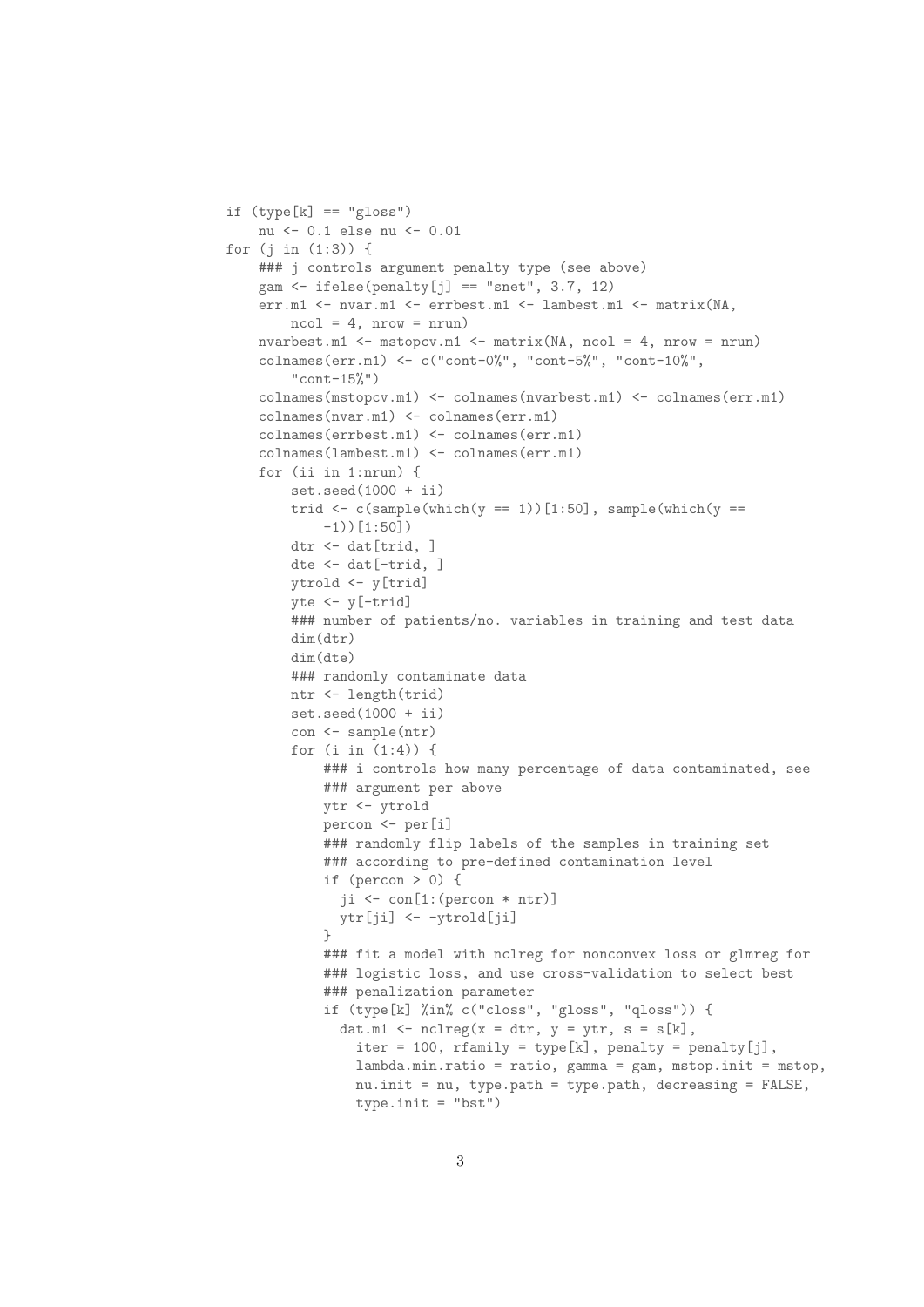```
lambda <- dat.m1$lambda[1:nlam]
      set.seed(1000 + ii)cvm1 \le cv.nclreg(x = dtr, y = ytr, nfolds = 5,
        n.\text{cores} = n.\text{cores}, \text{parallel} = \text{TRUE}, \text{ s} = \text{s}[\text{k}],lambda = lambda, rfamily = type[k], penalty = penalty[j],
        gamma = gamma = gam, type = tuning, plot.it = FALSE,
        type.init = dat.m1$type.init, mstop.init = dat.m1$mstop.init,
        nu.init = dat.m1$nu.init, type.path = type.path,
        decreasing = dat.m1$decreasing)
      err1 <- predict(dat.m1, newdata = dte, newy = yte,
        type = "error")
    } else {
      dat.m1 <- glmreg(x = dtr, y = (ytr + 1)/2,
        family = type[k], penalty = penalty[j], lambda.min.ratio = ratio,
        gamma = gam)set.seed(1000 + ii)cvm1 \leftarrow cv.glmreg(x = dtr, y = (ytr + 1)/2,
        nfolds = 5, n.cores = n.cores, parallel = TRUE,
        lambda = dat.m1$1ambda, family = type[k],penalty = penalty[j], gamma = gam, plot.it = FALSE)err1 <- apply((yte > -1) != predict(dat.m1,
        newx = dte, type = "class"), 2, mean)}
    optmstop <- cvm1$lambda.which
    err.m1[ii, i] <- err1[optmstop]
    if (ii == 1)varid <- names(predict(dat.m1, which = optmstop,
        type = "nonzero")) else varid <- intersect(varid, names(predict(dat.m1,
      which = optmstop, type = "nonzero")))
    nvar.m1[ii, i] <- length(predict(dat.m1, which = optmstop,
      type = "nonzero"))
    errbest.m1[ii, i] <- min(err1, na.rm = TRUE)
    lambest.m1[ii, i] <- which.min(err1)
    nvarbest.m1[ii, i] <- length(predict(dat.m1,
      which = which.min(err1), type = "nonzero"))
\mathcal{L}if (ii)\%nrun == 0) {
    if (type[k] %in% c("closs", "gloss", "qloss"))
      cat(paste("\ref{m}', type1[k], ", s=", s[k],sep = ""), "\n") else cat(paste("\nfamily ", type1[k], sep = ""),
      ''\n\langle n" \ranglepentype <- switch(penalty[j], enet = "LASSO",
      mnet = "MCP", snet = "SCAD")
    cat("penalty=", pentype, "\n")
    if (penalty[j] %in% c("snet", "mnet"))
      cat("gamma=", gam, "\\n")cat("common variables selected:", varid, "\n")
    cat("best misclassification error\n")
    print(round(apply(errbest.m1, 2, summary7), 4))
```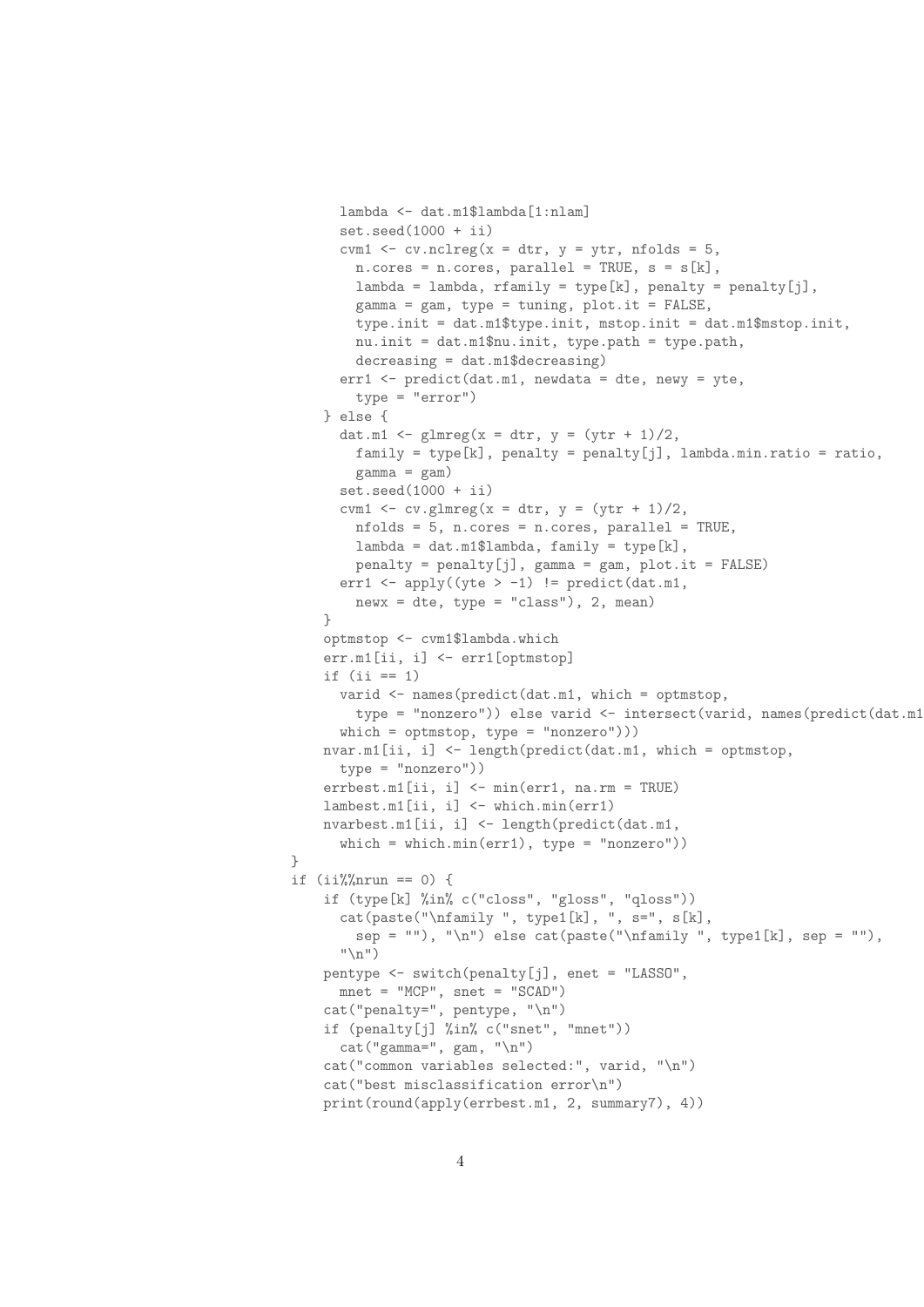```
cat("which lambda has best error\n")
               print(round(apply(lambest.m1, 2, summary7), 1))
               cat("number of variables selected with best error\n")
               print(round(apply(nvarbest.m1, 2, summary7),
                 1))
               cat("CV based misclassification error\n")
               print(round(apply(err.m1, 2, summary7), 4))
               cat("number of variables selected by CV\n")
               print(round(apply(nvar.m1, 2, summary7), 1))
               if (plot.it) {
                 par(mfrow = c(2, 1))boxplot(err.m1, main = "Misclassification error",
                   subset = ", sub = paste(type1[k], "-", pentype,
                     sep = "")boxplot(nvar.m1, main = "No. variables", subset = "",
                   sub = paste(type1[k], "-", pentype, sep = ""))}
           }
       }
   }
\lambdaprint(proc.time() - ptm)
sessionInfo()
## R version 4.1.2 (2021-11-01)
## Platform: x86_64-pc-linux-gnu (64-bit)
## Running under: Ubuntu 18.04.6 LTS
##
## Matrix products: default
## BLAS: /usr/lib/x86_64-linux-gnu/blas/libblas.so.3.7.1
## LAPACK: /usr/lib/x86_64-linux-gnu/lapack/liblapack.so.3.7.1
##
## locale:
## [1] LC_CTYPE=en_US.UTF-8 LC_NUMERIC=C
## [3] LC_TIME=en_US.UTF-8 LC_COLLATE=C
## [5] LC_MONETARY=en_US.UTF-8 LC_MESSAGES=en_US.UTF-8
## [7] LC_PAPER=en_US.UTF-8 LC_NAME=C
## [9] LC_ADDRESS=C LC_TELEPHONE=C
## [11] LC_MEASUREMENT=en_US.UTF-8 LC_IDENTIFICATION=C
##
## attached base packages:
## [1] stats graphics grDevices utils datasets
## [6] methods base
##
## other attached packages:
## [1] knitr_1.28
##
## loaded via a namespace (and not attached):
```